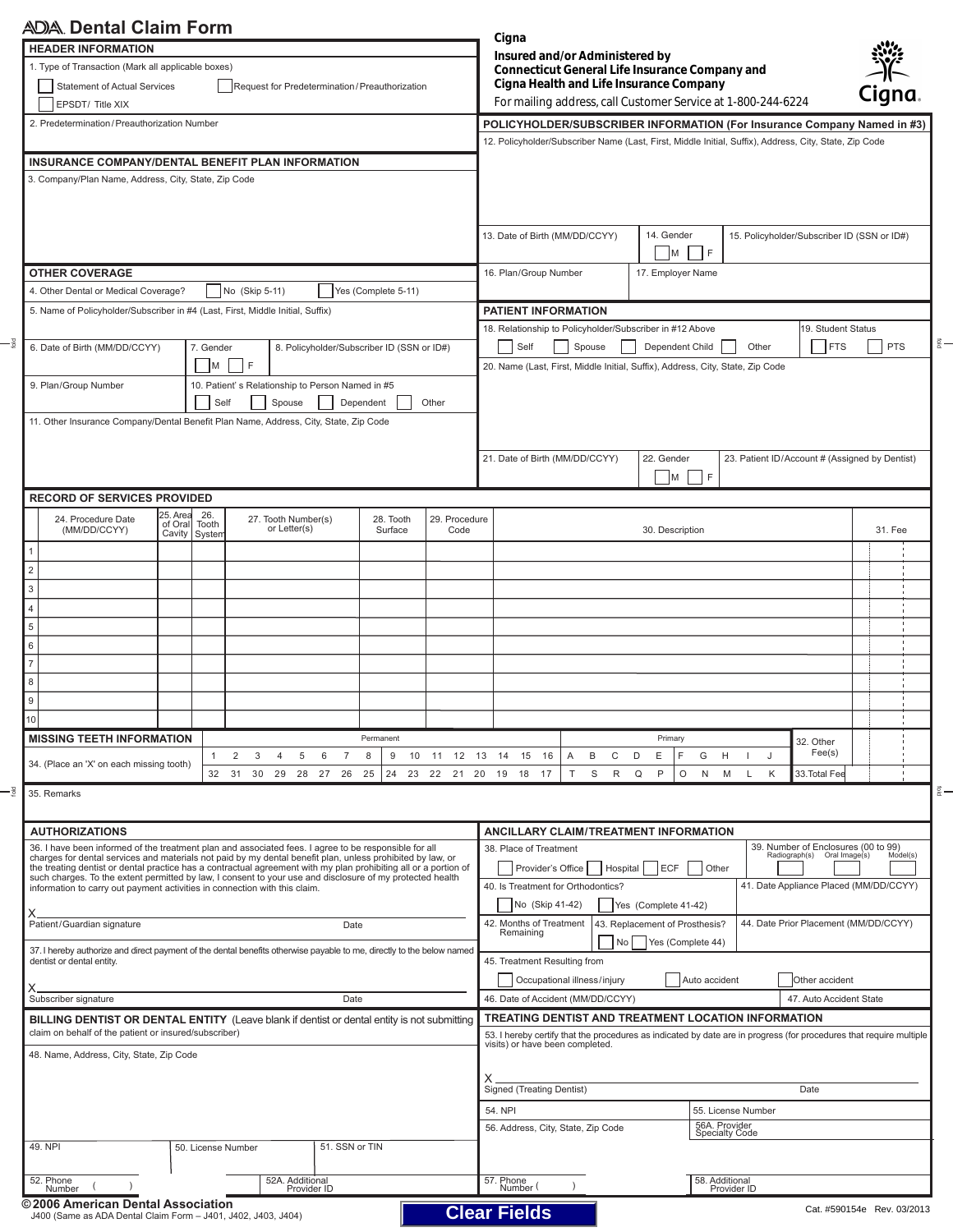

American Dental Association www.ada.org

Comprehensive completion instructions for the ADA Dental Claim Form are found in Section 4 of the ADA Publication titled CDT-2011/2012. Five relevant extracts from that section follow:

#### **GENERAL INSTRUCTIONS**

- A. The form is designed so that the name and address (Item 3) of the third-party payer receiving the claim (insurance company/dental benefit plan) is visible in a standard #10 window envelope. Please fold the form using the 'tick-marks' printed in the margin.
- B. In the upper-right of the form, a blank space is provided for the convenience of the payer or insurance company, to allow the assignment of a claim or control number.
- C. All Items in the form must be completed unless it is noted on the form or in the following instructions that completion is not required.
- D. When a name and address field is required, the full name of an individual or a full business name, address and zip code must be entered.
- E. All dates must include the four-digit year.
- F. If the number of procedures reported exceeds the number of lines available on one claim form, the remaining procedures must be listed on a separate, fully completed claim form.

### **COORDINATION OF BENEFITS (COB)**

When a claim is being submitted to the secondary payer, complete the form in its entirety and attach the primary payer's Explanation of Benefits (EOB) showing the amount paid by the primary payer. You may indicate the amount the primary carrier paid in the "Remarks" field (Item # 35).

## **NATIONAL PROVIDER IDENTIFIER (NPI)**

49 and 54 NPI (National Provider Indentifier): This is an identifier assigned by the Federal government to all providers considered to be HIPAA covered entities. Dentists who are not covered entities may elect to obtain an NPI at their discretion, or may be enumerated if required by a participating provider agreement with a third-party payer or applicable state law/regulation. An NPI is unique to an individual dentist (Type 1 NPI) or dental entity (Type 2 NPI), and has no intrinsic meaning. Additional information on NPI and enumeration can be obtained from the ADA's Internet Web Site: **www.ada.org/goto/npi**

#### **ADDITIONAL PROVIDER IDENTIFIER**

52A and 58 Additional Provider ID: This is an identifier assigned to the billing dentist or dental entity other than a Social Security Number (SSN) or Tax Identification Number (TIN). It is not the provider's NPI. The additional identifier is sometimes referred to as a Legacy Identifier (LID). LIDs may not be unique as they are assigned by different entities (e.g., third-party payer; Federal government). Some Legacy IDs have an intrinsic meaning.

#### **PROVIDER SPECIALTY CODES**

 56A Provider Specialty Code: Enter the code that indicates the type of dental professional who delivered the treatment. Available codes describing treating dentists are listed below. The general code listed as 'Dentist' may be used instead of any other dental practitioner code.

| Category / Description Code                                                                                                                                                                                                | Code       |  |  |
|----------------------------------------------------------------------------------------------------------------------------------------------------------------------------------------------------------------------------|------------|--|--|
| <b>Dentist</b><br>A dentist is a person qualified by a doctorate in dental surgery (D.D.S)<br>or dental medicine (D.M.D.) licensed by the state to practice dentistry,<br>and practicing within the scope of that license. | 122300000X |  |  |
| <b>General Practice</b>                                                                                                                                                                                                    | 1223G0001X |  |  |
| <b>Dental Specialty</b> (see following list)                                                                                                                                                                               | Various    |  |  |
| Dental Public Health                                                                                                                                                                                                       | 1223D0001X |  |  |
| <b>Endodontics</b>                                                                                                                                                                                                         | 1223E0200X |  |  |
| Orthodontics                                                                                                                                                                                                               | 1223X0400X |  |  |
| Pediatric Dentistry                                                                                                                                                                                                        | 1223P0221X |  |  |
| Periodontics                                                                                                                                                                                                               | 1223P0300X |  |  |
| Prosthodontics                                                                                                                                                                                                             | 1223P0700X |  |  |
| Oral & Maxillofacial Pathology                                                                                                                                                                                             | 1223P0106X |  |  |
| Oral & Maxillofacial Radiology                                                                                                                                                                                             | 1223D0008X |  |  |
| Oral & Maxillofacial Surgery                                                                                                                                                                                               | 1223S0112X |  |  |

Dental provider taxonomy codes listed above are a subset of the full code set that is posted at: **www.wpc-edi.com/codes/taxonomy**

Should there be any updates to ADA Dental Claim Form completion instructions, the updates will be posted on the ADA's web site at: **www.ada.org/goto/dentalcode**